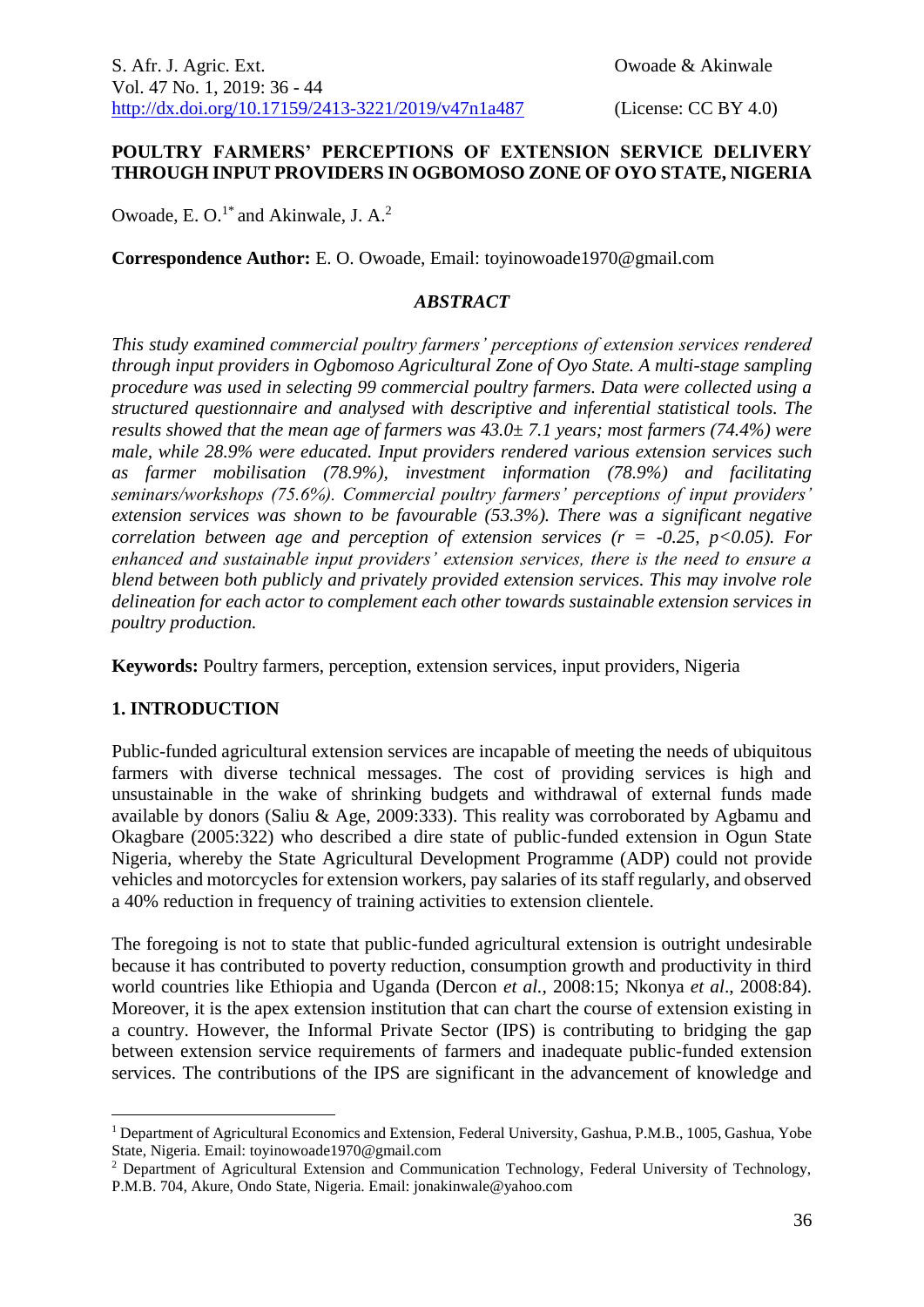innovations of farmers who could not be reached by public-funded extension. The IPS are private organisations such as manufacturers, distributors and suppliers of agro-chemicals, drugs, feeds, farm tools, machines and equipment that provide extension services related to their products (Adetayo & Eunice, 2013:17; Okoro *et al.,* 2006:297). According to Ogunlade *et al.* (2012:427), agro-input dealers are the closest body to small scale farmers and their roles in agricultural development in addition to input distribution include provision of information on the use of inputs. Okoro *et al.* (2006:297), in a study comparing IPS and Public Extension Services (PES) in Abia State, found that approximately 85% of the farmers received extension information from IPS while 71.4% of the respondents attributed growth in farm size to the efforts of the IPS. Farmers associations, input manufacturers and providers, under the umbrella of IPS, present an alternative extension model to complement ineffective public-funded agricultural extension services. The evolution of different models of extension services in most sub-Saharan African countries, including Nigeria, is in response to new realities and emerging opportunities (Nkonya, 2009:6). Farmers make contacts with input providers who have different rationales for providing communicative interventions. Such rationales may include securing customers, selling products and increasing customer satisfaction through sales of products (Leeuwis, 2004:332-333).

Poultry production has become a popular agricultural enterprise in Nigeria given its many advantages over other livestock. Poultry birds are good converters of feed into meat and eggs. The production costs per unit remain relatively low and the return on investment is high (Heise, Crisan & Theuvsen, 2015:198). Furthermore, it plays a significant role in rural incomes and reduction of dietary deficiencies (Thornton, 2010:2853; Van der Sluis, 2007:28). Commercial poultry farmers are stakeholders in the Federal Government School Feeding Programme (The Guardian, 2017), in which sustained egg and meat production nurtures school children who are fed with nutritious meals to improve their mental and physical health. However, rapid growth and development of the poultry sub-sector is hinged on access to knowledge and technologies through extension services to address emerging problems of seasonal and poor shortage of feeds, low breed quality, bad management and poor health (Ayanda, 2013:8). In the poultry knowledge sub-system, researchers and manufacturers of inputs work tirelessly to solve emerging problems, reduce risks and make poultry production sustainable and profitable (Yusuf, 2013), however, public extension systems in the poultry sector are inadequate (Adeyonu *et al*., 2016:59;Ayanda, 2013:8).

# **2. DEFINITION OF THE PROBLEM**

Most countries in the world operate on a combination of models of agricultural extension services as there is no single model that is considered adequate (Nkonya, 2009:6). Understanding how clientele served by each extension model perceive services is imperative to recommending areas of improvement and synergy with sister organisations. Given the roles of input providers in meeting the extension needs of their customers, the study's general objective was to determine poultry farmers' perceptions of input providers' extension service delivery in Ogbomoso Agricultural Zone of Oyo State. The specific objectives were to:

i) Determine the socioeconomic characteristics of the respondents;

ii) Ascertain the kind of extension services the respondents obtain from input providers; and iii) Determine the respondents' perceptions of the extension services of input providers.

The null hypothesis for this study is as follows: There is no significant relationship between respondents' socioeconomic characteristics and farmers' perceptions.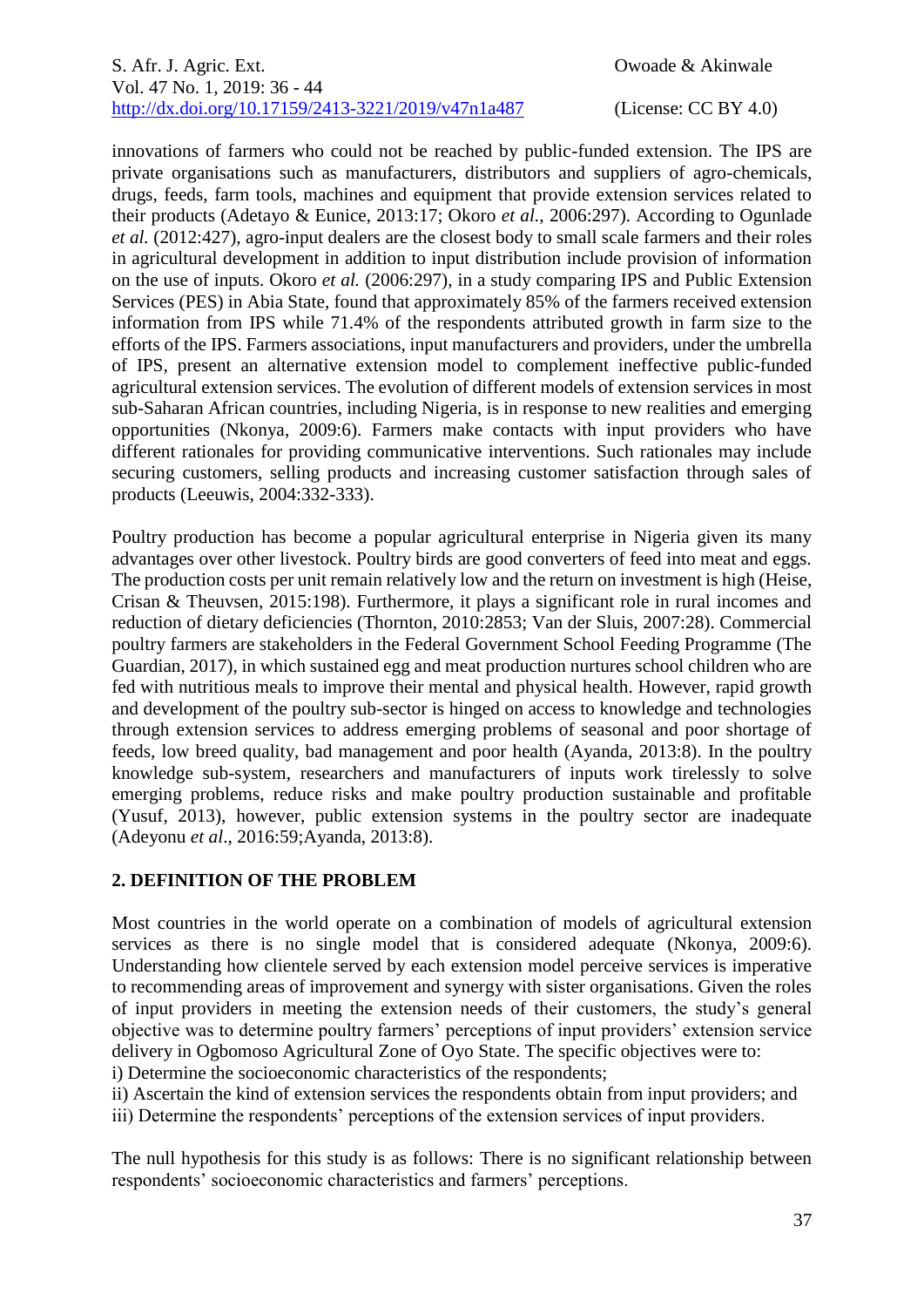# **3. METHODOLOGY**

The study was conducted in Ogbomoso Agricultural Zone of Oyo State. The zone which comprises of five Local Government Areas (LGAs), namely Ogbomoso North, Ogbomoso South, Ogo Oluwa, Oriire and Surulere, is largely derived of savannah ecological area with some areas being rainforest belt. It is located approximately on the intersection of latitude  $8^{\circ}8'$ North and  $4^{\circ}$  15' East (Oyewo & Fabiyi, 2008:28). The rainy season usually begins in March and lasts until November. The dry season is very hot, except during the harmattan period when it is cold and dry (Adedapo, 2008:103). The zone was purposively selected because it was recognised as one of the two food basket areas of Oyo State (Oladele, 2001). It is a richly endowed agricultural zone known for the cultivation of arable crops such as maize, cassava, yam, soybean and cowpea, as well as livestock production involving goats, sheep, cattle and poultry. Commercial poultry keeping provides income and employment to the people of the zone, while other people engage in ancillary services such as poultry input supply and marketing of eggs and meat.

The population for the study consisted of commercial poultry farmers in Ogbomoso Agricultural Zone of Oyo State. A multi-stage sampling procedure was adopted in selecting a sample for the study. In the first stage, three out of the five LGAs that make up Ogbomoso Agricultural Zone were selected by means of a simple random technique. Thus, Ogbomoso South, Ogo Oluwa and Surulere LGAs were selected. The second stage involved using a snowball sampling technique to locate 27, 34 and 38 commercial poultry farmers from the three selected LGAs respectively, totalling 99 respondents. Therefore, a total of 99 copies of a structured questionnaire were directly administered to respondents of which 90 copies representing 91% were found useable for analysis.

Data were analysed using descriptive and inferential statistical tools. The descriptive statistical tools used were mean scores, frequency counts and percentages, while the inferential statistical tools used were Chi-square and Pearson Product Moment Correlation. The hypothesis was tested at the 0.05% level of significance. Extension services that input providers rendered were measured by asking the respondents to tick 'Yes' or 'No' to various services listed in the questionnaire. 'Yes' was assigned a nominal value of 1 while 'No' was assigned a nominal value 0. Respondents' perceptions of extension services rendered by input providers was measured by asking them to respond to a 13-item Likert type perception scale where Strongly Agree  $=$  5, Agree  $=$  4, Undecided  $=$  3, Disagree  $=$  2 and Strongly Disagree  $=$  1 for positivelyworded items. Thus, scoring was reversed for negatively-worded items.

# **4. RESULTS AND DISCUSSION**

# **4.1 Socioeconomic characteristics of the respondents**

Table 1 reveals that the majority (44.5%) of the respondents were within the age range of 41- 50 years. Meanwhile, 38.9% were within the age range of 31-40 years. The mean age was  $43.0\pm7.1$  years. Therefore, this result implies that commercial poultry farmers are young, active and vibrant, and will be able to contribute to poultry development, nutrition and economy. They are also likely to be positively inclined to knowledge acquisition. This result is supported by Owoade (2016:104) who reported that commercial poultry farmers were young active producers. Table 1 further shows the distribution of sex of the respondents and most (74.4%) of the respondents were male. This shows that male farmers were more involved in commercial poultry farming. The result is in consonance with the finding by Oladeji (2011:12) who found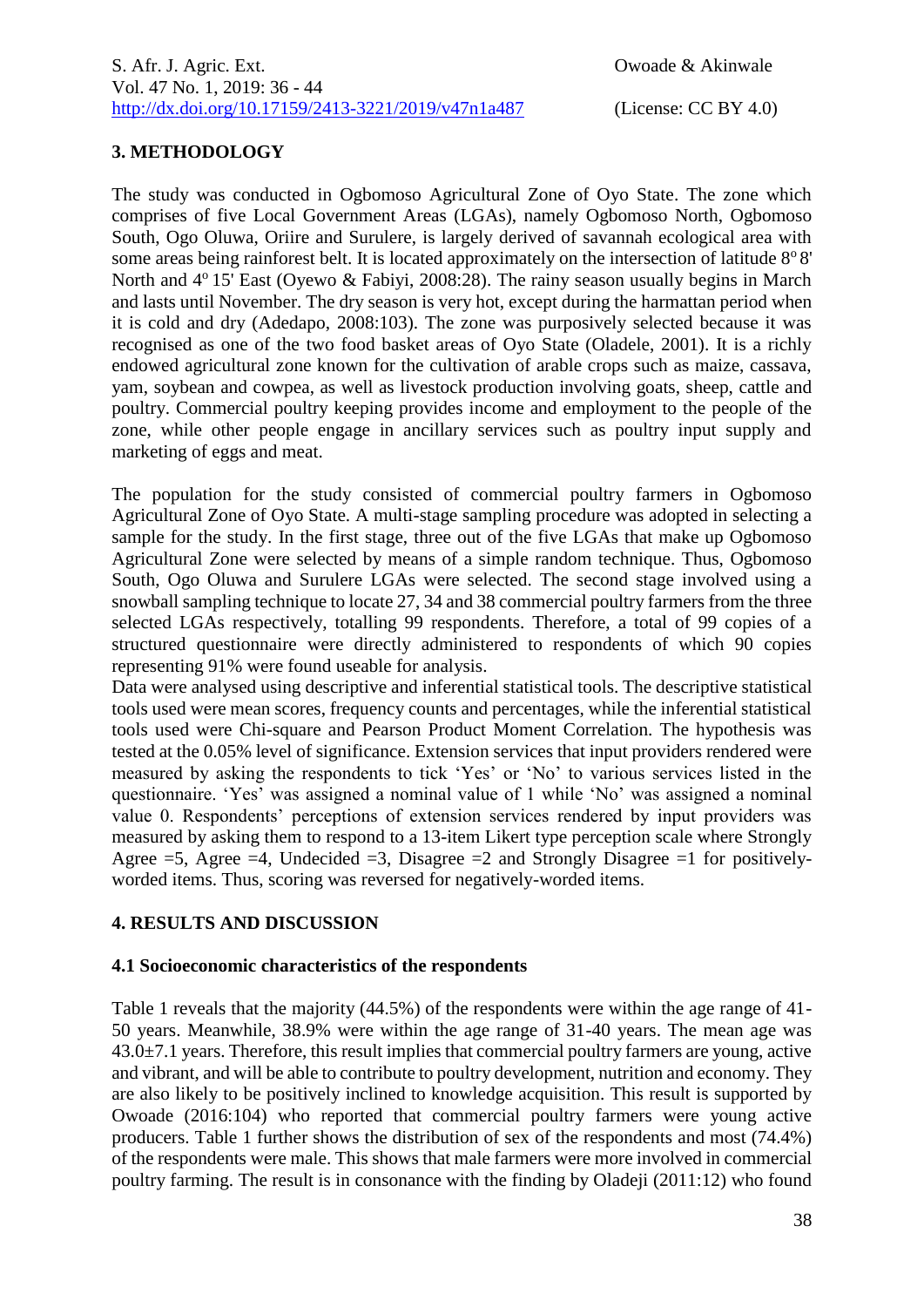that commercial poultry farming was dominated by male producers. The amount of time and labour resources needed for commercial poultry farming are high and this could explain why male farmers who are more energetic dominate the enterprise. Table 1 also reveals the distribution of respondents by their highest educational qualifications. The results show that 28.9% of the respondents had a first degree and above, 21.1% had a Nigerian Certificate in Education (NCE)/ Ordinary National Diploma (OND), while 22.2% had obtained a secondary education qualification. This shows that commercial poultry farmers are largely educated. Education makes people well-disposed to knowledge seeking, critical thinking, better decision making and adoption of new ideas. This result is in agreement with Babalola (2014:36) who found that most commercial poultry farmers were educated. Table 1 further reveals the distribution of respondents by field of study. The result shows that most (26.7%) farmers studied science courses, 18.9% studied agriculture courses, while 16.7% studied in the field of art. This suggests that a poultry business is not only for those with an educational background in agriculture. The result is supported by the findings of Ayanda (2013:11) who implied that people who engaged in commercial poultry farming were not only graduates of agriculture. In addition, Table 1 shows the distribution of respondents based on years of experience. The majority (68.9%) had spent between 1-10 years in the business and a further 27.8% had spent between 11 and 20 years in commercial poultry production. The mean number of years of experience was 9.6±4.1. This implies that most farmers have less than a decade of commercial poultry farming experience. The ban placed on illegal importation of unwholesome frozen poultry meat is a factor that has encouraged new entrants into the business. Table 1 further shows the distribution of respondents according to membership of the Poultry Association of Nigeria (PAN). The majority (71.1%) of farmers were not members of PAN. Lack of awareness about PAN's activities and its role may be responsible for low membership rates. This could be the reason why PAN has been encouraging non-members to join the association. Table 1 also reveals the distribution of respondents by flock size. Most (50.0%) commercial poultry farmers reared between 501 and 1000 birds. The mean flock size was 1032.0±696.2. This implies that most commercial poultry farmers are small scale operators. This finding is supported by Maikasuwa, Tanko and Nabil (2014) who reported that small scale commercial poultry farmers dominated the Nigerian landscape.

| <b>Variable</b>                   | <b>Frequency</b> | $\frac{0}{0}$ |
|-----------------------------------|------------------|---------------|
| Age (years)                       |                  |               |
| $21 - 30$                         | 3                | 3.3           |
| $31 - 40$                         | 35               | 38.9          |
| $41 - 50$                         | 40               | 44.5          |
| $51-60$                           | 11               | 12.2          |
| 61-70                             | 1                | 1.1           |
| Mean                              |                  |               |
| $43.0 \pm 7.1$                    |                  |               |
| <b>Sex</b>                        |                  |               |
| Male                              | 67               | 74.4          |
| Female                            | 23               | 25.6          |
| <b>Highest level of education</b> |                  |               |
| No formal education               | 3                | 3.3           |
| Primary                           | $\overline{4}$   | 4.5           |
| Secondary                         | 20               | 22.2          |

**Table 1: Distribution of socio-economic characteristics of respondents (n=90)**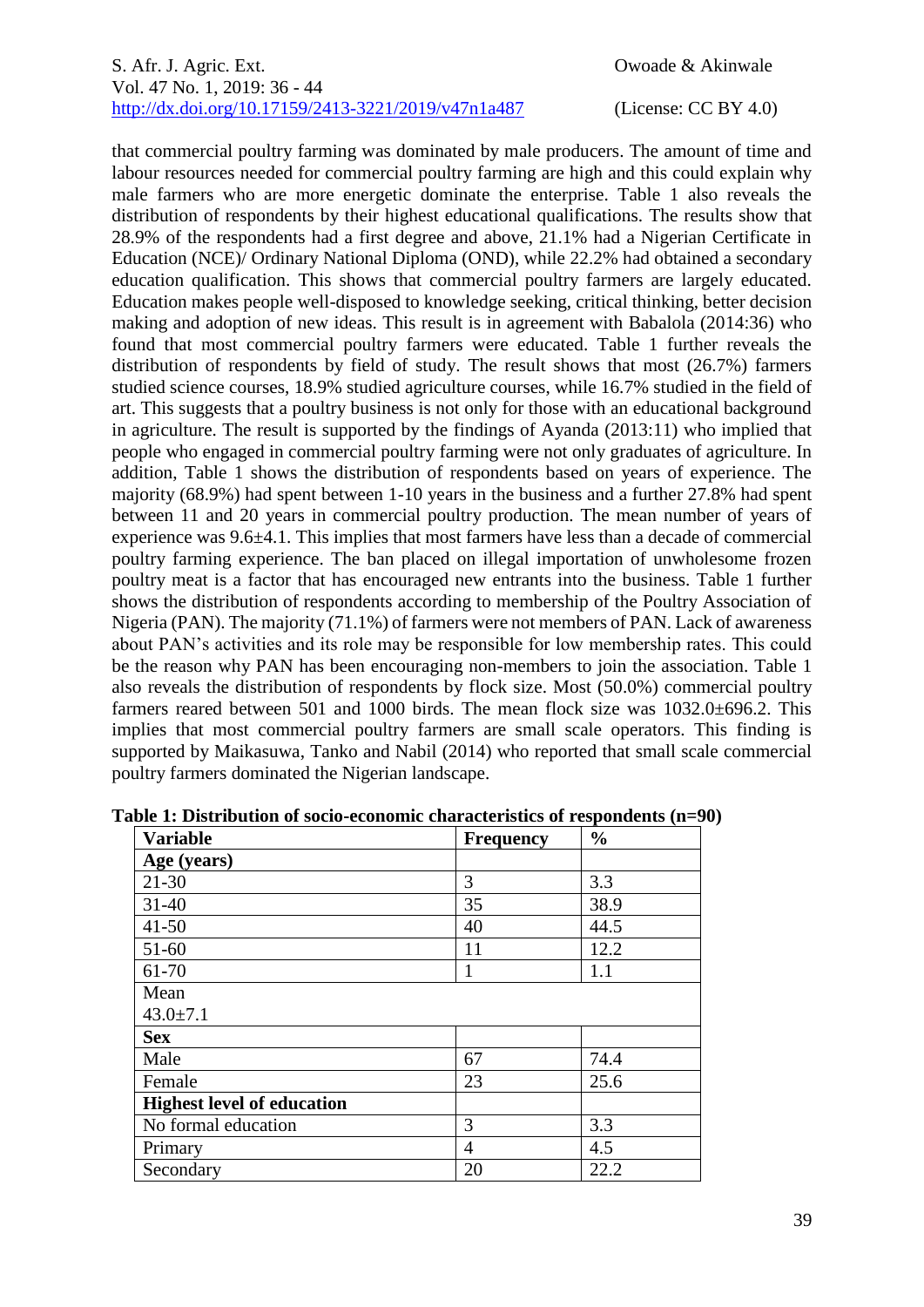| Nigeria Certificate in Education (NCE)/ | 19             | 21.1  |
|-----------------------------------------|----------------|-------|
| Ordinary National Diploma (OND)         |                |       |
| Higher National Diploma (HND)           | 18             | 20.0  |
| B.Sc/B.A and above                      | 26             | 28.9  |
| <b>Field of study</b>                   |                |       |
| Education                               | 8              | 8.9   |
| Agriculture                             | 17             | 18.9  |
| Science                                 | 24             | 26.7  |
| <b>Social Science</b>                   | 10             | 11.0  |
| Arts                                    | 15             | 16.7  |
| Engineering/Technology                  | $\overline{2}$ | 2.2   |
| Commercial/Accounting/Banking           | $\overline{7}$ | 7.8   |
| No field of study                       | $\overline{7}$ | 7.8   |
| <b>Years of experience</b>              |                |       |
| $1 - 10$                                | 62             | 68.9  |
| $11 - 20$                               | 25             | 27.8  |
| $21 - 30$                               | 3              | 3.3   |
| Mean $9.6 \pm 4.1$                      |                |       |
| <b>Membership of PAN</b>                |                |       |
| Members                                 | 26             | 28.9% |
| Non-members                             | 64             | 71.1% |
| <b>Flock Size</b>                       |                |       |
| $\leq 500$                              | 18             | 20.0  |
| 501-1000                                | 45             | 50.0  |
| >1000                                   | 27             | 30.0  |
| Mean $1032.0 \pm 696.2$                 |                |       |

Source: Field survey, 2018

# **4.2 Extension services obtained from input providers by poultry farmers**

The results presented in Table 2 show that the majority of respondents indicated that input providers provided a variation of extension services. The respondents indicated as follows: mobilising farmers to join PAN (78.9 %), facilitating seminars/workshops (75.6%), providing investment information (78.9%), providing marketing information (75.6%), and providing advice on uses of inputs (64.4%). Furthermore, Table 2 reveals that input providers advised farmers on choice of inputs (64.4%), announced new inputs (57.8%), advised farmers on sources of credits (62.2%), and teaching skills on feed formulation (64.4%). This indicates that input providers are active providers of extension services in addition to selling their inputs. The finding is in consonance with that of Okoro *et al.,* (2006:297) who found that 85% of the farmers obtained extension information from IPS in a study comparing IPS and PES in Abia State Nigeria.

| Table 2: Extension services that respondents obtained from input providers (n=90) |  |  |  |  |
|-----------------------------------------------------------------------------------|--|--|--|--|
|                                                                                   |  |  |  |  |

| S/N | <b>Types of services</b>        | <b>Frequency</b> | $\frac{6}{9}$ |
|-----|---------------------------------|------------------|---------------|
|     | Advising on choice of inputs    | Эč               | 64.4          |
| ∠.  | Giving advice on uses of inputs |                  | 64.4          |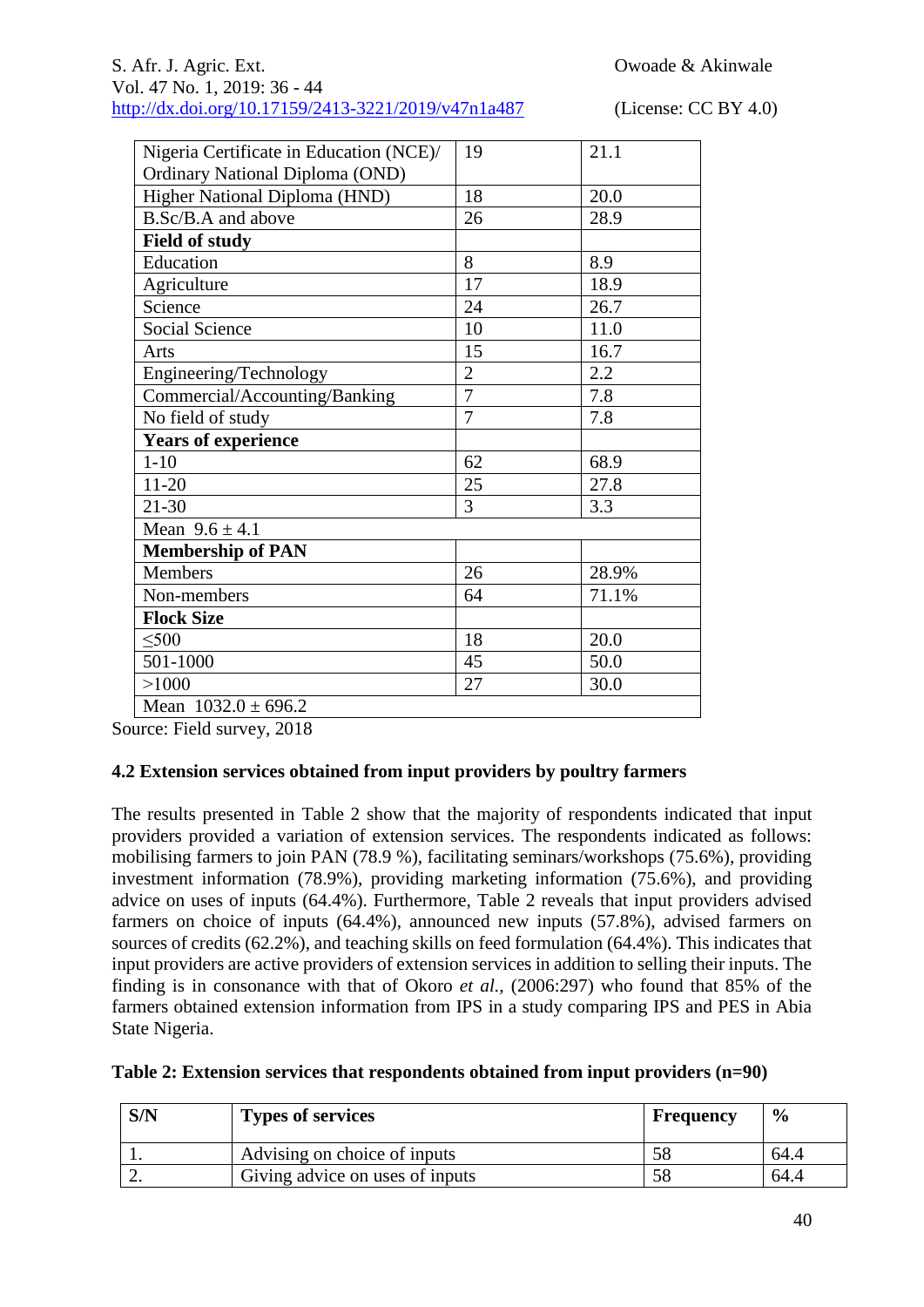|     | Announcing new inputs                        | 52 | 57.8 |
|-----|----------------------------------------------|----|------|
|     | Facilitating seminars/workshops              | 68 | 75.6 |
|     | Mobilising farmers to join association (PAN) |    | 78.9 |
| O.  | Giving investment information                |    | 78.9 |
| ٠., | Providing marketing information              | 68 | 75.6 |
|     | Advising farmers on sources of credits       | 56 | 62.2 |
|     | Teaching skills in feed formulation          | 58 | 64.4 |

Source: Field survey, 2018

# **4.3 Poultry farmers' perceptions of services obtained from input providers**

The results as presented in Table 3 reveal the perceptions of poultry farmers on extension service delivery by input providers. Respondent agreed with all positive statements (1, 2, 4, 6, 7, 8, 10 and 12) with mean values ranging from 3.71 to 4.11, and disagreed with all negative items (3, 5, 9, 11 and 13) with mean values ranging from 3.77 to 4.16.

| Table 3: Respondents' perceptions of the extension services of input providers (n=90) |  |  |  |  |  |
|---------------------------------------------------------------------------------------|--|--|--|--|--|
|---------------------------------------------------------------------------------------|--|--|--|--|--|

| S/N              | Items                                                                                             | Mean | <b>SD</b> |
|------------------|---------------------------------------------------------------------------------------------------|------|-----------|
| 1.               | Inputs providers are competent enough to provide technical<br>information on poultry production.  | 4.02 | 0.91      |
| 2.               | They are passionate about giving out information on new products<br>and practices.                | 3.71 | 1.09      |
| 3.               | They give misleading information in order to sell inputs.                                         | 3.93 | 0.87      |
| $\overline{4}$ . | They provide experiential information.                                                            | 3.98 | 0.74      |
| 5.               | Much of advice I received from inputs providers has caused me<br>huge financial loss.             | 4.16 | 0.72      |
| 6.               | They make use of visual aids, e.g. real objects, handbill to provide<br>comprehensible message.   | 3.88 | 0.89      |
| 7.               | Advice they provide is factual.                                                                   | 4.11 | 0.89      |
| 8.               | Their linkage to original sources of information (inputs<br>manufacturers/research) is real.      | 3.94 | 0.78      |
| 9.               | Inputs providers do not bring new ideas/practices.                                                | 4.10 | 0.94      |
| 10.              | Information received from inputs providers has made my farm<br>sustainable.                       | 3.96 | 0.79      |
| 11.              | Adhering to the advice of inputs providers raises risk.                                           | 4.16 | 0.81      |
| 12.              | Knowledge gained while patronising inputs providers made me<br>change some unwholesome practices. | 3.86 | 0.80      |
| 13               | Inputs providers' messages are intended to manipulate farmers<br>rather than seek understanding.  | 3.77 | 0.60      |

Source: Field survey, 2018

Table 4 further shows that most (53.3%) of the respondents have favourable perceptions of extension services provided by input providers. The result implies that farmers actually perceived input providers' delivery of extension services to be positive and rewarding, however, 46.7% perceived it as unfavourable. The fact that extension services occur concomitantly with input provision may be the contributory factor.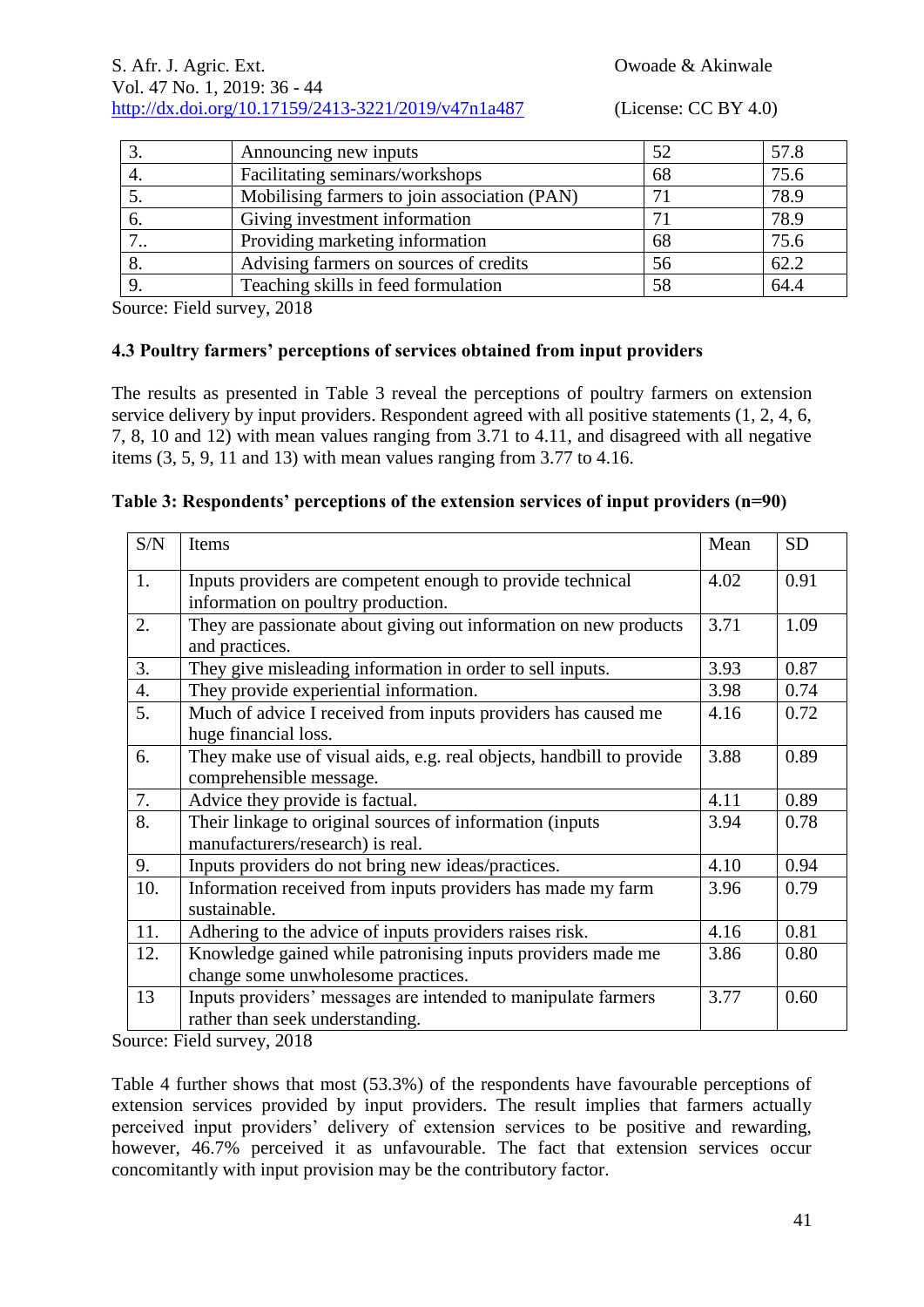|          | Table 4: Distribution of farmers' perceptions of input providers' extension services |  |  |  |  |
|----------|--------------------------------------------------------------------------------------|--|--|--|--|
| $(n=90)$ |                                                                                      |  |  |  |  |

| Perception           | Frequency | Percent |
|----------------------|-----------|---------|
| Favourable (52-57)   | 48        | 53.3    |
| Unfavourable (40-51) | 42        | 46.7    |
| Total                | 90        | 100.0   |
| Mean 51.51           |           |         |

Source: Field survey, 2018

#### **4.4 The relationship between socioeconomic characteristics and perception**

The Chi-square  $(\chi^2)$  analysis in Table 5 shows that there was no significant relationship between sex ( $\chi^2$ = 0.13, p>0.05), membership of PAN ( $\chi^2$ =0.10, p>0.05) and perception of extension services. Furthermore, the correlation analysis in Table 6 shows that there was a negatively weak significant correlation between age and perception of extension services (r= - 0.25,  $p<0.05$ ). This implies that as the farmers' age increases, their perception of extension services decreases. This may be as a result of the fact that extension contacts that farmers make with input providers may reduce as they grow older, thus affecting the way they perceive input providers' extension services. Furthermore, there was no significant correlation between years of experience and perception of extension services ( $r=-0.02$ ,  $p>0.05$ ), nor between flock size and perception of extension services  $(r=0.15, p>0.05)$ .

#### **Table 5: Chi-square analysis of socioeconomic characteristics and perception of extension services (n=90)**

| Variables         | $\Delta t$             | df |                          | Decision  | Remark |
|-------------------|------------------------|----|--------------------------|-----------|--------|
| <b>Sex</b>        | $\bigcap$ 1. $\bigcap$ |    | $\overline{\phantom{a}}$ | <b>NS</b> | Accept |
| Membership of PAN | $0.00\,$               |    | ∪.∪                      | <b>NS</b> | Accept |

Source: Field survey, 2018

#### **Table 6: Correlation analysis of socioeconomic characteristics and perception of extension services (n=90)**

| Variables           | r-value | p-value | Decision  | Remark |
|---------------------|---------|---------|-----------|--------|
| Age                 | $-0.25$ | $0.02*$ | ື         | Reject |
| Years of experience | $-0.02$ | 0.84    | <b>NS</b> | Accept |
| Flock size          | $-0.15$ | 0.16    | <b>NS</b> | Accept |

Source: Field survey, 2018

# **5. CONCLUSION AND RECOMMENDATIONS**

The study examined commercial poultry farmers' perceptions of extension services delivered by input providers in Ogbomoso zone of Oyo State. Findings showed that farmers' perceptions of extension services were favourable. Hypothesis testing showed that there was a significant but negative correlation between age and perception of extension services. Therefore, input providers as IPS can serve effectively as a model of extension service provision. To enhance and sustain their extension activities, public-extension agencies should see them as partners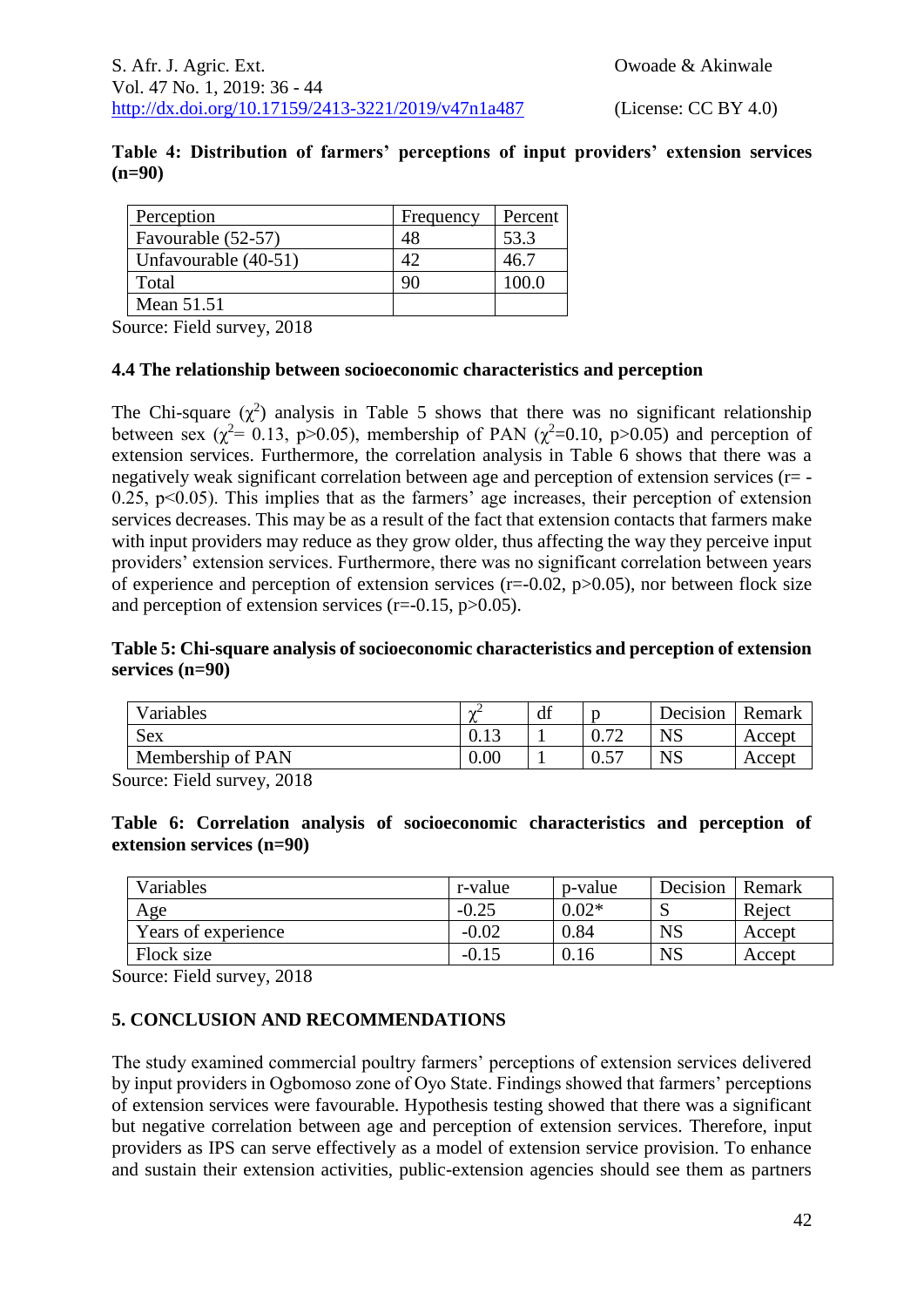and offer them specific training on their areas of strength in extension service delivery. Publicfunded extension agencies should also plan and facilitate workshops/seminars to bring farmers and input providers together regularly to create a forum whereby knowledge exchange can occur.

# **REFERENCES**

- ADEDAPO, K.D., 2008. Technical efficiency of maize farmers in Ogbomoso agricultural zone of Oyo State*. Int. J. Agric. Econ. Rur. Dev.,* 1(2):102-107.
- ADETAYO, A.J. & EUNICE, B.I., 2013. Privatization of agricultural extension services in Nigeria: A fallacy? *Asian J. Agric. Ext. Econ. Sociol.,* 2(1):14-22.
- ADEYONU, A.G., OYAWOYE, E.O., OTUNAIYA, A.O. & AKINLADE, R.J., 2016. Determinants of poultry farmers' willingness to participate in national agricultural insurance scheme in Oyo State, Nigeria*. Appl. Tropical Agric.,* 31(3):55-62.
- AGBAMU, J.U. & OKAGBARE, G.O., 2005. Institutional strengthening of Ogun State ADP upon expiration of World Bank Assistance, in Orheruata, A.M., Nwokoro, S.O., Ajayi, M.T., Adekunle, A.T. & Asumugha, G.N. (eds.), *Agricultural rebirth for improved production in Nigeria*. 322-325.
- AYANDA, I.F., 2013. Capability of poultry association of Nigeria for extension services delivery to poultry farmers in Kwara State, Nigeria. *J. Agric. Ext.,* 17(2):7-15.
- BABALOLA, D.A., 2014. Determinants of farmers' adoption of agricultural insurance: The case of poultry farmers in Abeokuta Metropolis of Ogun State, Nigeria. *Br. Poult. Sci.,* 3(2):36-41.
- DERCON, S., GILLIGAN, D., HODDINOTT, J. & WOLDEHANNA, T., 2008. *The impact of agricultural extension and roads on poverty and consumption growth in fifteen Ethiopian villages*. IFPRI Discussion Paper 00840.
- HEISE, H., CRISAN, A. & THEUVSEN, L., 2015. The poultry market in Nigeria: Market structures and potential for investment in the market. *Int. Food Agribus. Manag.,* 18:197- 222.
- LEEUWIS, C., 2004. *Communication for rural innovation: Rethinking agricultural extension*. 3<sup>rd</sup> ed. Great Britain: Blackwell Publishing.
- MAIKASUWA, M.A., TANKO, L. & NABIL, I., 2014. Economics of small-scale layer production in three selected local government areas (LGAs) of Sokoto State, Nigeria. *Int. J. Agric. Innov. Res.*, 3(1):229-234*.*
- NKONYA, E., 2009. Current extension service models, what works and what does not work. *IFPRI, UN experts group meeting on "SLM and agricultural practices in Africa: Bridging the gap between research and farmers"*, University of Gothernburg, Sweden, April 16-17.